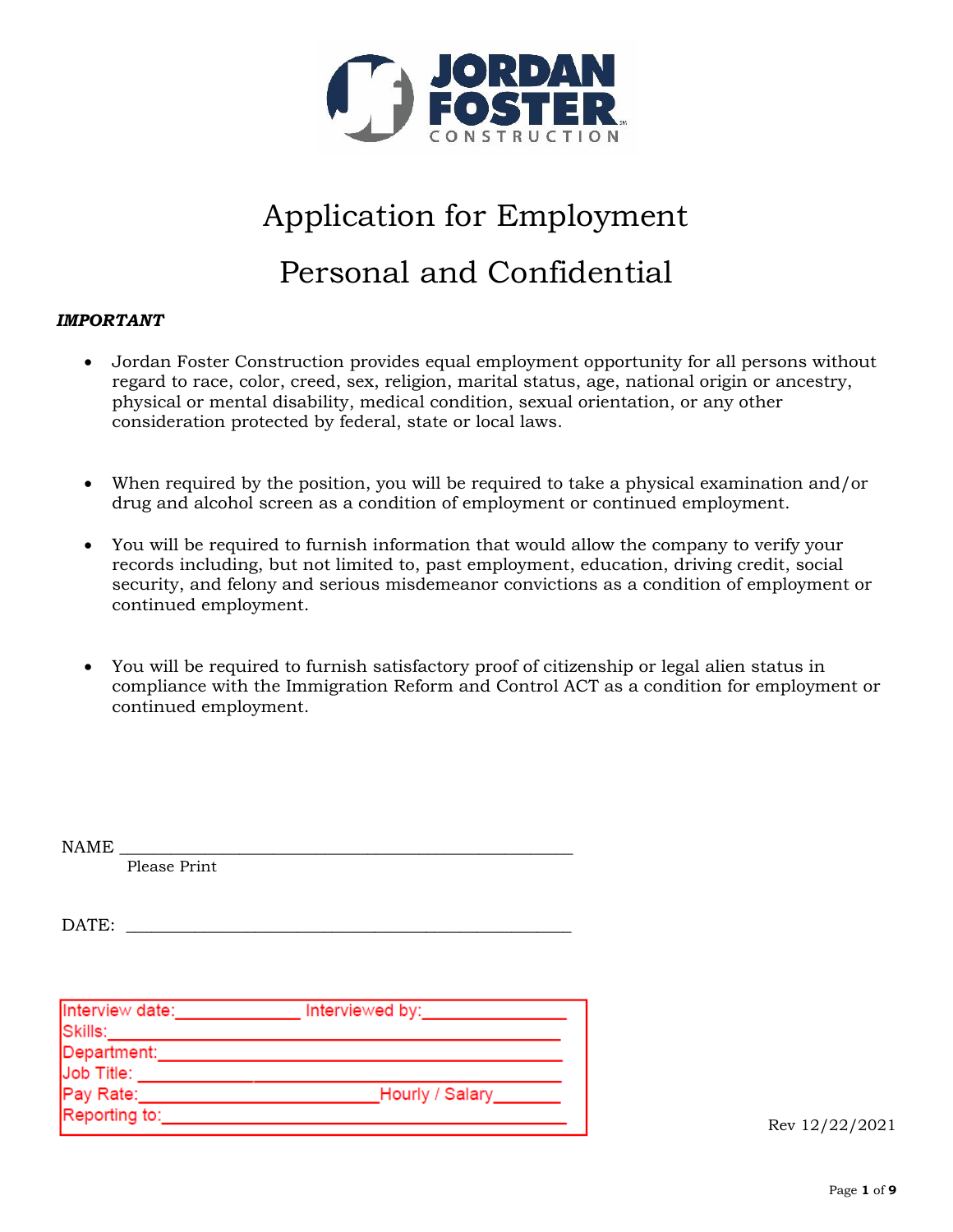

| (Print) First Name                                                                                                                                                                                                                           |  | Middle                                                                                                                           |      |                                    |  | Last Name             |                                                                                  |                                          |                |
|----------------------------------------------------------------------------------------------------------------------------------------------------------------------------------------------------------------------------------------------|--|----------------------------------------------------------------------------------------------------------------------------------|------|------------------------------------|--|-----------------------|----------------------------------------------------------------------------------|------------------------------------------|----------------|
| <b>Current Address</b>                                                                                                                                                                                                                       |  |                                                                                                                                  | City |                                    |  |                       | <b>ST</b>                                                                        | Zip                                      | <b>Yrs</b>     |
| Previous Address                                                                                                                                                                                                                             |  |                                                                                                                                  | City |                                    |  |                       | <b>ST</b>                                                                        | Zip                                      | <b>Yrs</b>     |
| Telephone: $\Box$ Home $\Box$<br>Work                                                                                                                                                                                                        |  | $Telephone:$ Home Work                                                                                                           |      | Pager: Personal $\Box$ Work $\Box$ |  |                       | $E$ -mail: $\Box$                                                                | Home                                     | $\exists$ Work |
|                                                                                                                                                                                                                                              |  |                                                                                                                                  |      |                                    |  |                       |                                                                                  |                                          |                |
| Social Security No:                                                                                                                                                                                                                          |  | Driver License No:<br>Year of Expiration:                                                                                        |      |                                    |  | <b>Issuing State:</b> |                                                                                  | Is your license valid? $\Box$ Yes $\Box$ | No             |
| Are you at least 18 years old?<br>$\Box$ Yes<br>No.                                                                                                                                                                                          |  | If hired, can you present evidence of your<br>U.S. citizenship or proof of your legal<br>right to live and work in this country? |      |                                    |  |                       | If hired, would you have a reliable means<br>of transportation to and from work? |                                          |                |
| Eligibility requires a valid work<br>permit.                                                                                                                                                                                                 |  |                                                                                                                                  | Yes  | No                                 |  |                       | Yes                                                                              | No<br>$\mathsf{L}$                       |                |
| Are you able to perform the essential functions of the job for which you are applying, either with or without reasonable<br>$\Box$ Yes $\Box$ No Describe the functions that cannot be performed:<br>accommodation?                          |  |                                                                                                                                  |      |                                    |  |                       |                                                                                  |                                          |                |
| Have you ever been convicted of a criminal offense (felony or serious misdemeanor)?<br>Yes<br>No<br>(Conviction does not guarantee employment disqualification) Describe nature of crime(s) and where and when convicted and<br>disposition: |  |                                                                                                                                  |      |                                    |  |                       |                                                                                  |                                          |                |

| Position applying<br>for:                   | Desired Status:<br>Full-Time $\Box$ Temporary<br>Part-Time □ Seasonal |             | Desired Shift:<br>Third<br>First<br>Second<br>Any                        | Desired Pay:<br>Hour<br>$\Box$ Month \$ | Can you work<br>Weekends $\Box$ Yes $\Box$ No<br>Overtime $\Box$ Yes $\Box$ No |
|---------------------------------------------|-----------------------------------------------------------------------|-------------|--------------------------------------------------------------------------|-----------------------------------------|--------------------------------------------------------------------------------|
| On what date are you available for<br>work? |                                                                       | Tues<br>Mon | Check the days you are available for work.<br>Wed Thurs<br>Fri Sat Sun   | you cannot work.                        | List any upcoming dates you know                                               |
| Applied: $\Box$ Yes $\Box$ No               | Have you ever applied or worked here before?<br>Year<br>Mo            |             | Have you ever had supervisory position?<br>What Company?<br>No<br>Yes 11 |                                         |                                                                                |
| Worked:<br>Yes                              | No.<br>Mo<br>Year                                                     |             | What position?                                                           | No. of employees supervised?            |                                                                                |

| Branch of U.S. Service:                                                                                            | Was separation from military service anything other than an honorable<br>discharge? $\Box$ Yes $\Box$ No Explain: |  |
|--------------------------------------------------------------------------------------------------------------------|-------------------------------------------------------------------------------------------------------------------|--|
| Air Force<br>Coast Guard<br>Navy<br>Marines<br>Army                                                                |                                                                                                                   |  |
| Nature of duties and any Special Training and Honors received:                                                     | Date of Active Duty:                                                                                              |  |
| List any skills you acquired in the service that you think might relate to the position in which you are applying. |                                                                                                                   |  |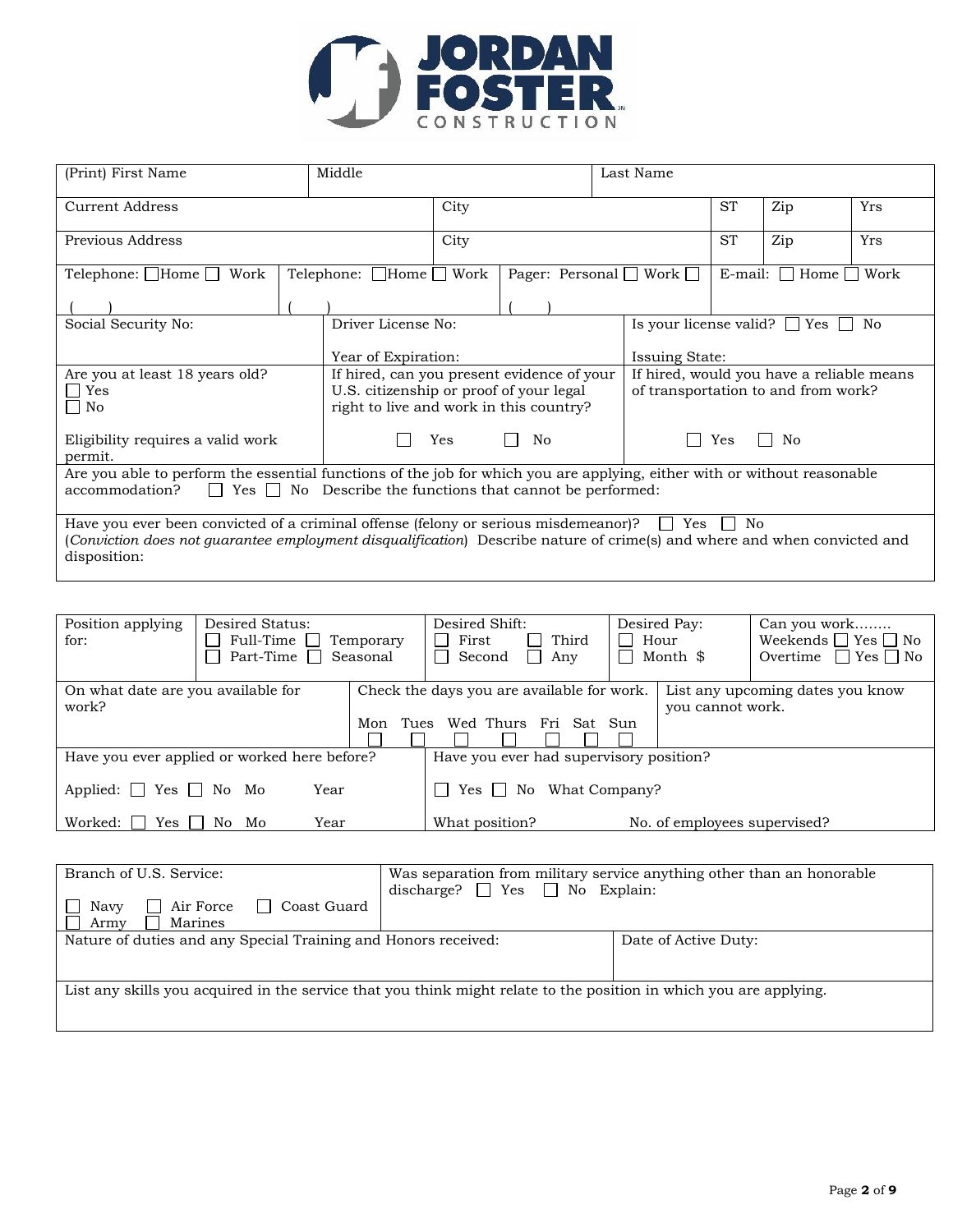|                                             |                                                                                  | <b>Employment Record</b><br>Most recent employer first. |                               |              |            |                     |
|---------------------------------------------|----------------------------------------------------------------------------------|---------------------------------------------------------|-------------------------------|--------------|------------|---------------------|
| 1.) Employer                                |                                                                                  | Phone                                                   |                               |              |            |                     |
| Address                                     |                                                                                  | Supervisor                                              |                               |              |            |                     |
| Job Title                                   | <b>Starting Salary</b>                                                           | Ending salary                                           |                               |              | From       | To                  |
| Work Performed                              |                                                                                  |                                                         |                               |              |            |                     |
| Reason for leaving                          |                                                                                  | $\Box$ Yes                                              | May we contact this employer? | No<br>$\Box$ |            |                     |
| 2.) Employer                                |                                                                                  | Phone                                                   |                               |              |            |                     |
| Address                                     |                                                                                  | Supervisor                                              |                               |              |            |                     |
| Job Title                                   | <b>Starting Salary</b>                                                           |                                                         | Ending salary                 |              | From       | To                  |
| Work Performed                              |                                                                                  |                                                         |                               |              |            |                     |
| Reason for leaving                          |                                                                                  | $\Box$ Yes                                              | May we contact this employer? | $\Box$ No    |            |                     |
| 3.) Employer                                |                                                                                  | Phone                                                   |                               |              |            |                     |
| Address                                     |                                                                                  | Supervisor                                              |                               |              |            |                     |
| Job Title                                   | <b>Starting Salary</b>                                                           |                                                         | Ending salary                 |              | From       | $\operatorname{To}$ |
| Work Performed                              |                                                                                  |                                                         |                               |              |            |                     |
| Reason for leaving                          |                                                                                  | $\Box$ Yes                                              | May we contact this employer? | No           |            |                     |
|                                             |                                                                                  |                                                         |                               |              |            |                     |
|                                             | List at least three (3) non-relatives whom you have known for at least one year. |                                                         |                               |              |            |                     |
| Reference Type:<br>$\Box$ (Print) Full name | Address                                                                          |                                                         | Phone                         |              | Profession | Yrs Known           |

|                     | List at least three (3) non-relatives whom you have known for at least one year. |         |       |            |           |
|---------------------|----------------------------------------------------------------------------------|---------|-------|------------|-----------|
| Reference Type:     | (Print) Full name                                                                | Address | Phone | Profession | Yrs Known |
| Personal<br>$\perp$ |                                                                                  |         |       |            |           |
| <b>Professional</b> |                                                                                  |         |       |            |           |
| Reference Type:     | (Print) Full name                                                                | Address | Phone | Profession | Yrs Known |
| Personal<br>$\pm 1$ |                                                                                  |         |       |            |           |
| Professional        |                                                                                  |         |       |            |           |
| Reference Type:     | (Print) Full name                                                                | Address | Phone | Profession | Yrs Known |
| Personal            |                                                                                  |         |       |            |           |
| Professional        |                                                                                  |         |       |            |           |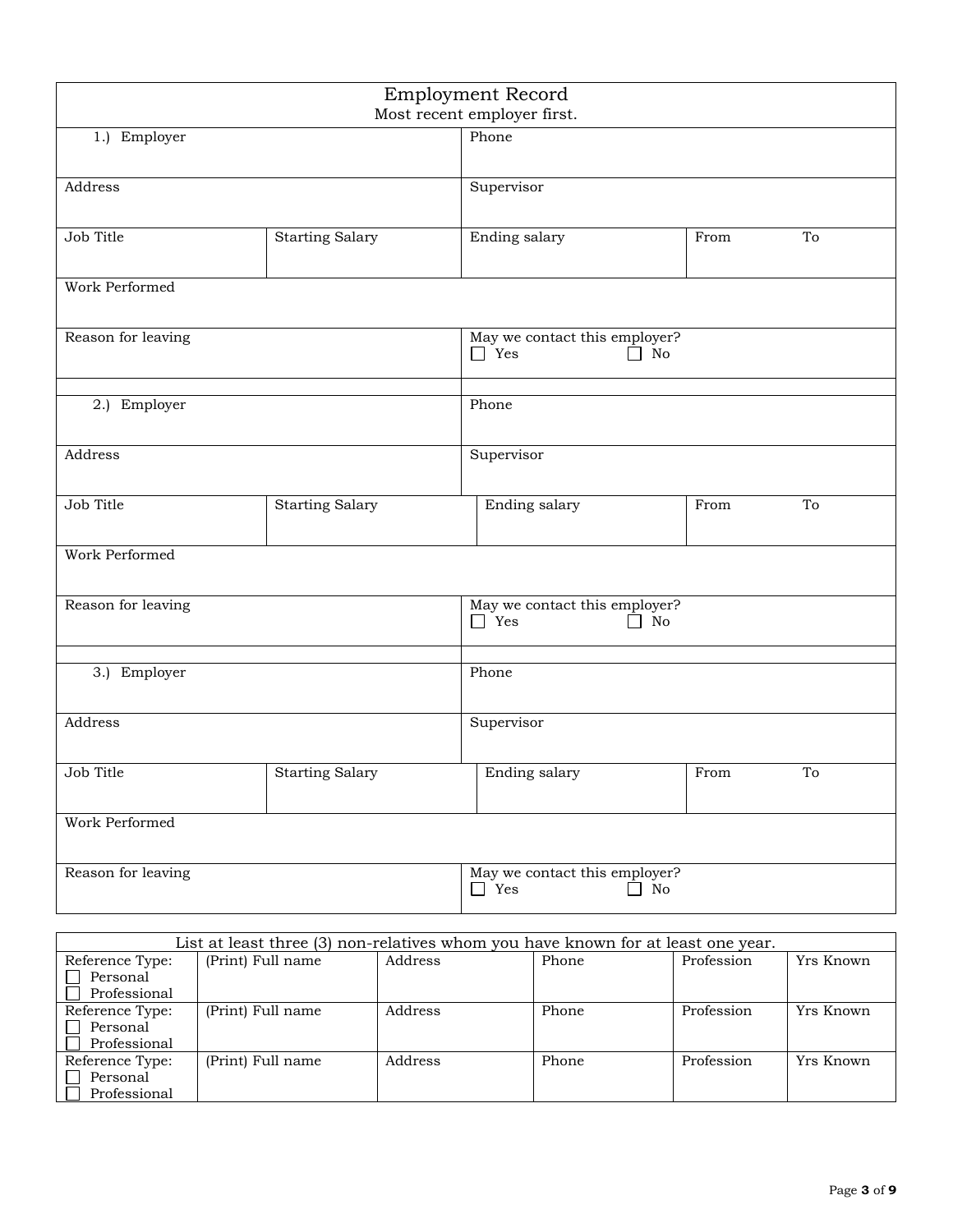| School                                                                                          | Name and Address of | Course of | Check Last Year                     | Did you   | Last Diploma |
|-------------------------------------------------------------------------------------------------|---------------------|-----------|-------------------------------------|-----------|--------------|
|                                                                                                 | School              | Study     | Completed                           | graduate? | or Degree    |
| High School                                                                                     |                     |           | $\Box$ 1 $\Box$ 2 $\Box$ 3 $\Box$ 4 |           |              |
| Business School<br>$\mathsf{L}$<br>Trade School<br>$\mathsf{L}$<br>College/University<br>$\Box$ |                     |           | $\Box$ 1 $\Box$ 2 $\Box$ 3 $\Box$ 4 |           |              |
| <b>Business School</b><br>$\Box$<br>Trade School<br>$\Box$<br>College/University<br>$\Box$      |                     |           | $\Box$ 1 $\Box$ 2 $\Box$ 3 $\Box$ 4 |           |              |
| Graduate School<br>$\Box$<br>Other                                                              |                     |           | $\Box$ 1 $\Box$ 2 $\Box$ 3 $\Box$ 4 |           |              |

List all current licenses and/or areas of certification. List all equipment (office, trade, or technical) that you operate proficiently. List any training, skills, aptitudes, qualifications or other information which you feel is relevant to the type of employment you are seeking.

#### **Please read carefully each paragraph and sign below.**

I hereby certify that I have not knowingly withheld any information that might adversely affect my chances for employment and that the answers given by me are true and correct to the best of my knowledge. I further certify that I, undersigned applicant have personally completed this application. I further understand that any omission or misstatement of material fact on this application or any document used to secure employment shall be grounds for rejection of this application or for immediate discharge if I am employed, regardless of the time elapsed before discovery.

 I hereby authorize the company to thoroughly investigate my references, work record, education and other matters Related to my suitability for employment and further authorize the references I have listed to disclose to the Company any and all letters, reports and other related information related to my work records without giving me Prior notice of such disclosure. In addition, I hereby release the company, my former employers and all other Persons, corporations, partnerships and associations from any and all claims, demands or liabilities arising out of or in any way related to such an investigation or disclosure.

 Jordan Foster Construction, LLC has a condition of employment in place a DISPUTE RESOLUTION PROGRAM. You must agree that if a dispute relating to your employment or termination as described in the Program arises, you will follow the rules and procedures described in this Program

 I understand that employment at Jordan Foster Construction LLC is "at will" which means that either I or the Company can terminate the employment relationship at any time, with or without prior notice and for any reason Prohibited by statue. I also understand that all employment is continued on the "at will" basis, and that if I am Employed, only an Officer or the President of Jordan Foster Construction, LLC has the authority to alter the "at will" relationship.

|  | Signature of Applicant: |  |  |  |
|--|-------------------------|--|--|--|
|--|-------------------------|--|--|--|

Signature of Applicant:\_\_\_\_\_\_\_\_\_\_\_\_\_\_\_\_\_\_\_\_\_\_\_\_\_\_\_\_\_\_\_\_\_\_\_\_\_\_\_ Date:\_\_\_\_\_\_\_\_\_\_\_\_\_\_\_\_\_\_\_\_\_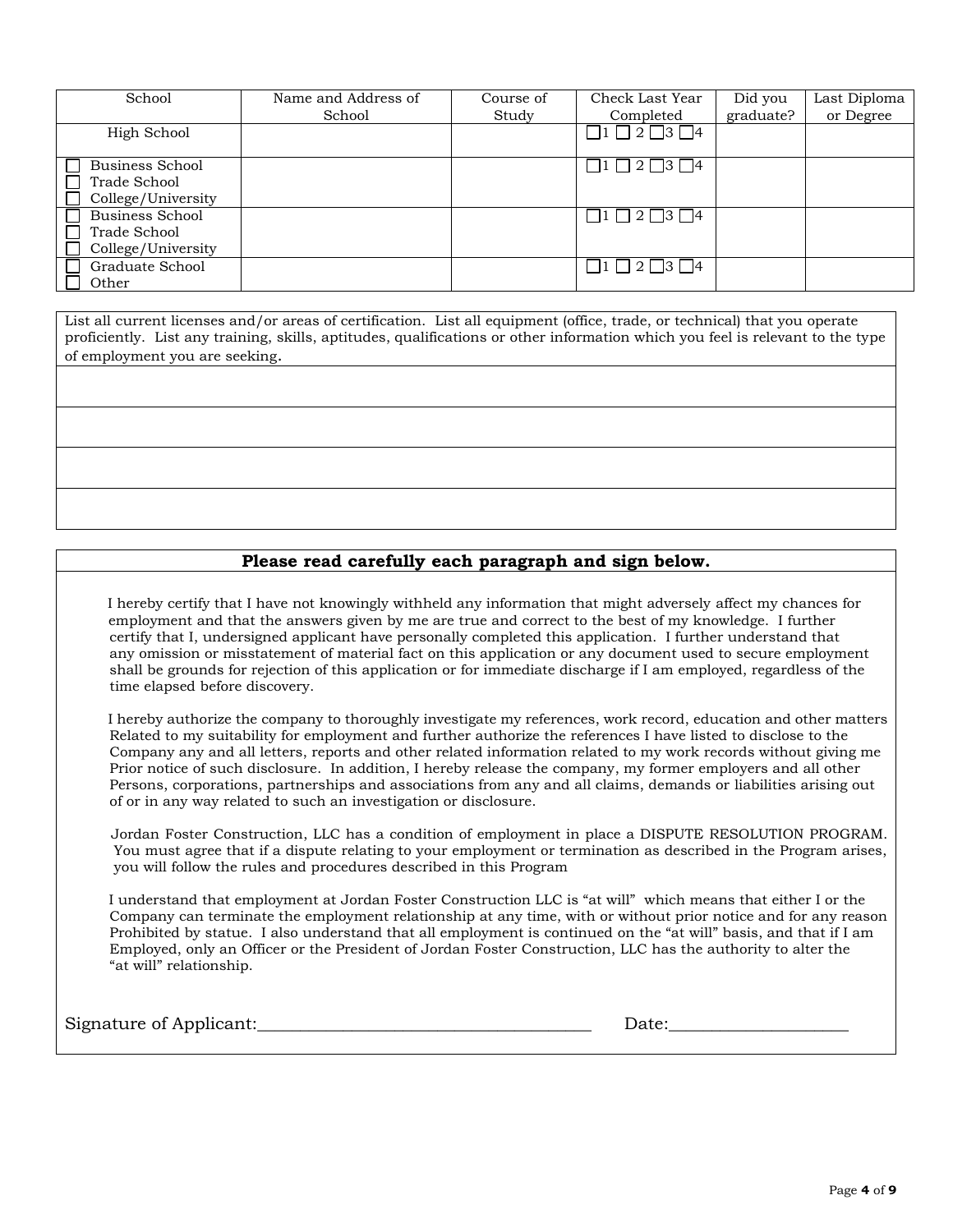

#### **APPLICANT DATA RECORD**

Date:  $\_$ 

Applicants are considered for all positions and employees are treated, during employment, without regard to race, color, religion, gender, national origin, citizenship, age, marital or veteran status, medical condition or disability.

As employers/government contractors, we comply with government record keeping and other legal requirements. Completion of the Applicant Data Record is voluntary. Inclusion or exclusion of any data will not affect any employment decision.

This data is utilized for periodic government reporting and will be kept in a Confidential File separate from the Application for Employment.

| (PLEASE PRINT)                                                                                                                                                                                                                            |                                                            |                                  |                                |                                 |  |
|-------------------------------------------------------------------------------------------------------------------------------------------------------------------------------------------------------------------------------------------|------------------------------------------------------------|----------------------------------|--------------------------------|---------------------------------|--|
|                                                                                                                                                                                                                                           |                                                            |                                  |                                |                                 |  |
| Referral Source:                                                                                                                                                                                                                          | $\Box$ Employee $\Box$ Advertisement $\Box$ Friend         |                                  | $\Box$ Relative                | $\Box$ School                   |  |
| $\square$ Walk-in                                                                                                                                                                                                                         | $\square$<br>Employment Agency                             |                                  |                                |                                 |  |
| Do you have any relatives or friends that are currently or previously employed at Jordan Foster Construction?                                                                                                                             |                                                            |                                  |                                |                                 |  |
| $\Box$ Yes $\Box$ No If yes, identify relation: $\Box$ Sibling $\Box$ Spouse $\Box$ Parent $\Box$ Other:                                                                                                                                  |                                                            |                                  |                                |                                 |  |
|                                                                                                                                                                                                                                           |                                                            |                                  |                                |                                 |  |
| Last                                                                                                                                                                                                                                      | First Middle                                               |                                  |                                |                                 |  |
| Street # & Name                                                                                                                                                                                                                           |                                                            | City                             | State                          | Zip Code                        |  |
|                                                                                                                                                                                                                                           |                                                            | <b>AFFIRMATIVE ACTION SURVEY</b> |                                |                                 |  |
| Government agencies require periodic reports on the gender, ethnicity, disabled and veteran status of<br>applicants. This data is for analysis and affirmative action only. Submission of information about a disability<br>is voluntary. |                                                            |                                  |                                |                                 |  |
| $\square$ Male<br>Gender:                                                                                                                                                                                                                 | $\Box$ Female                                              |                                  |                                |                                 |  |
| Race/Ethnicity Group:<br>(only check one)                                                                                                                                                                                                 | $\square$ White<br>$\Box$ American Indian / Alaskan Native | $\Box$ Hispanic                  | $\Box$ Black                   | $\Box$ Asian / Pacific Islander |  |
| Veteran/Disabled Status (check any, if applicable):                                                                                                                                                                                       |                                                            |                                  |                                |                                 |  |
| □ Vietnam Era Veteran                                                                                                                                                                                                                     | $\square$ Special Disabled Veteran                         |                                  | $\Box$ Other Protected Veteran |                                 |  |

 $\Box$  Newly Separated Veterans  $\Box$  Individual with a Disability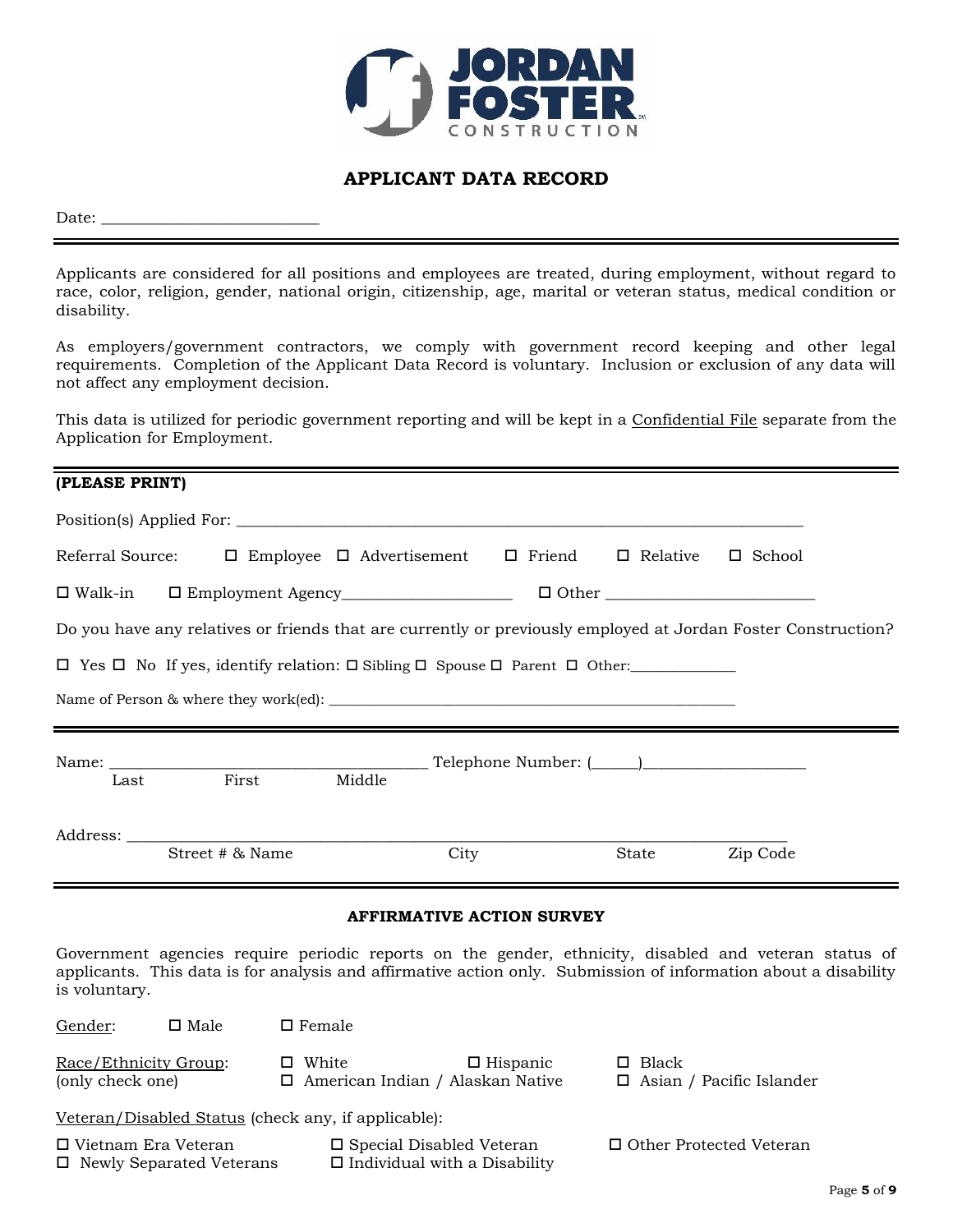

### **POST-OFFER/PRE-PLACEMENT TEST POLICY**

Post-offer/Pre-placement tests are tools used to create a safer work place. Comprehensive stress assessments monitor heart and musculoskeletal function detecting disease, wear and tear syndromes, and other problems that can lead to injuries and even disability.

Jordan Foster Construction (the company) pays for this service to help our employees remain safe in the workplace and reduce costs associated with injuries. Training provided during the examination increases body awareness during work activities, helps prevent cumulative trauma and reduces injuries.

The Company is implementing the Field Agility Assessment program for prospective employees. Recognizing that every job and every employee are different, the tests determine whether or not an employee can safely perform job duties.

When necessary to enable an otherwise qualified applicant with a "disability" to participate in assessments, the Company will provide reasonable accommodations, provided such accommodations do not cause undue hardship.

The Company asks applicants to request accommodation as soon as possible after receiving a conditional employment offer.

#### **Policy:**

Effective December 5, 2002, all applicants for construction related jobs must successfully complete a functional employment test. Below is the process:

- 1. Applicants report to the personnel office and complete the necessary Application forms.
- 2. A Human Resources representative or an authorized staff member interviews applicants.
- 3. An authorized staff member offers employment to candidates deemed the most qualified and suitable for the positions sought. The offer of employment is contingent upon the successful completion of a post-offer drug screen and functional employment assessment.
- 4. After receiving a conditional employment offer, applicants receive additional information regarding the post-offer/pre-placement assessment. After reviewing the information and/or consulting with their personal physicians, applicants complete a release authorizing the Company and vendor of our choice to conduct the post-offer field agility assessment. For any accommodations sought, further discussions and/or medical documentation may be required to identify appropriate accommodation.
- 5. Once the Company receives a fully completed release and any requests for reasonable accommodation are resolved, the Company schedules applicants for post-offer/pre-placement assessment.
- 6. The Company authorized representative informs applicants, who successfully complete the post-offer/pre-placement assessment, of a "start "date.
- 7. The Company notifies applicants who fail to successfully complete the post-offer/preplacement assessment. The Company seeks to make employment decisions based on the best available objective evidence, so applicants who fail assessments may provide the Company with any additional information they believe the Company should consider before withdrawing its conditional employment offer.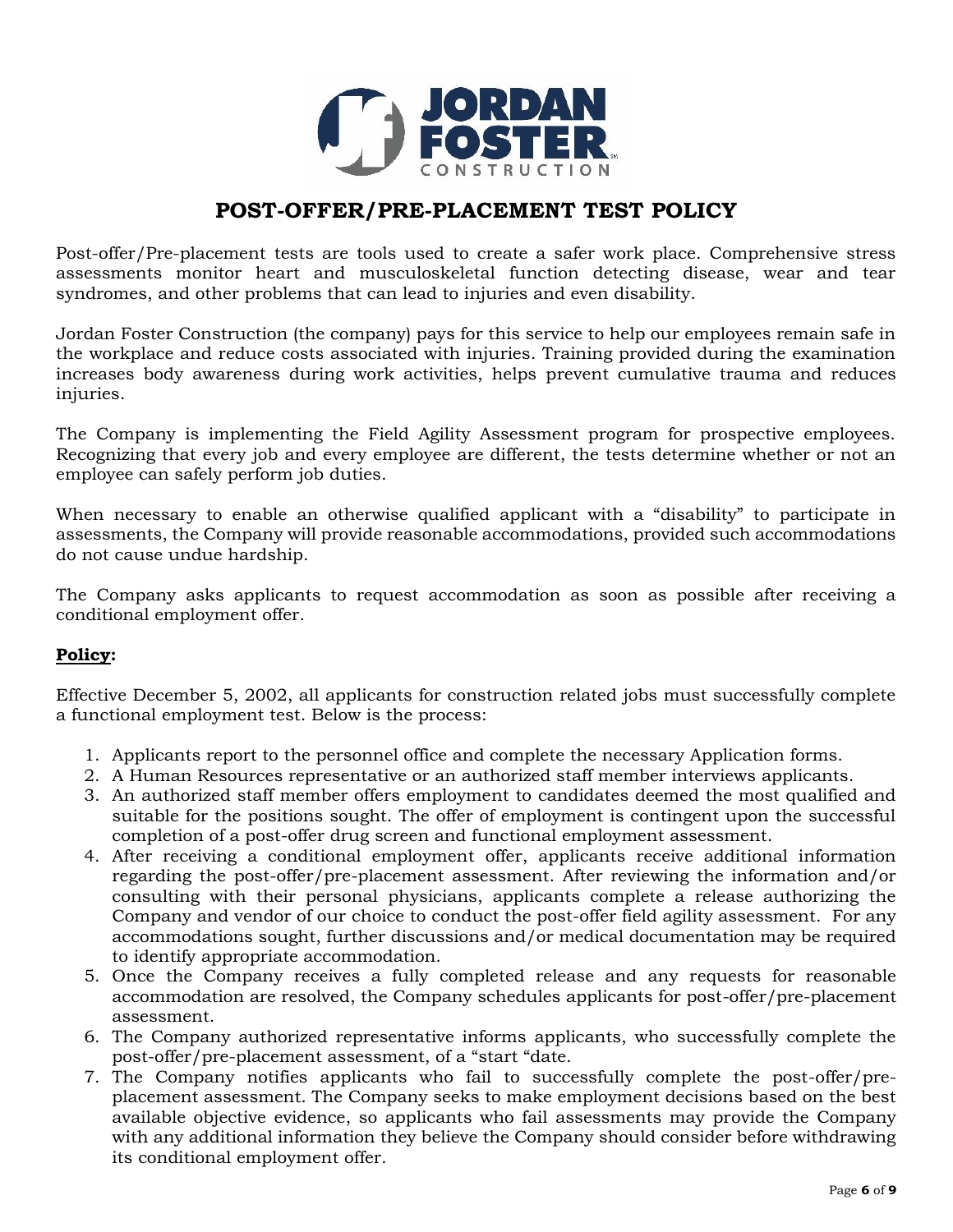8. Absent receipt of additional information that persuades the Company that an applicant can safely and successfully perform the essential functions of the position sought, the Company will not place applicants who fail to successfully complete the post-offer/pre-placement assessment.

#### *Additional Points:*

The Company pays the cost of post-offer/pre-placement employment assessment procedures. Medical information collected in connection with tests is maintained in confidential files in accordance with requirements of the Americans with Disabilities Act (ADA) and Health Insurance Portability and Accountability Act (HIPAA). Information collected will not be used for any purpose inconsistent with ADA or HIPAA.

The Company is an equal opportunity employer and does not discriminate against individuals on the basis of race, color, religion, gender, national origin, disability, or any other basis protected by federal, state, or local law.

Nothing in this policy is intended to be, and should not be construed as, a contract for any particular term or condition of employment. Individuals are employed "at-will."

#### *Acknowledgements:*

I read the above policy and understand that if offered employment it will be conditioned on the successful completion of a post-offer/pre-placement field agility assessment. I hereby agree to comply with the above procedure and request that my application for employment be processed pursuant to this policy.

Applicant Signature Date

\_\_\_\_\_\_\_\_\_\_\_\_\_\_\_\_\_\_\_\_\_\_\_\_\_ \_\_\_\_\_\_\_\_\_\_\_\_\_\_\_\_\_\_\_\_\_\_\_\_\_

\_\_\_\_\_\_\_\_\_\_\_\_\_\_\_\_\_\_\_\_\_\_\_\_\_ \_\_\_\_\_\_\_\_\_\_\_\_\_\_\_\_\_\_\_\_\_\_\_\_\_

Witness **Date**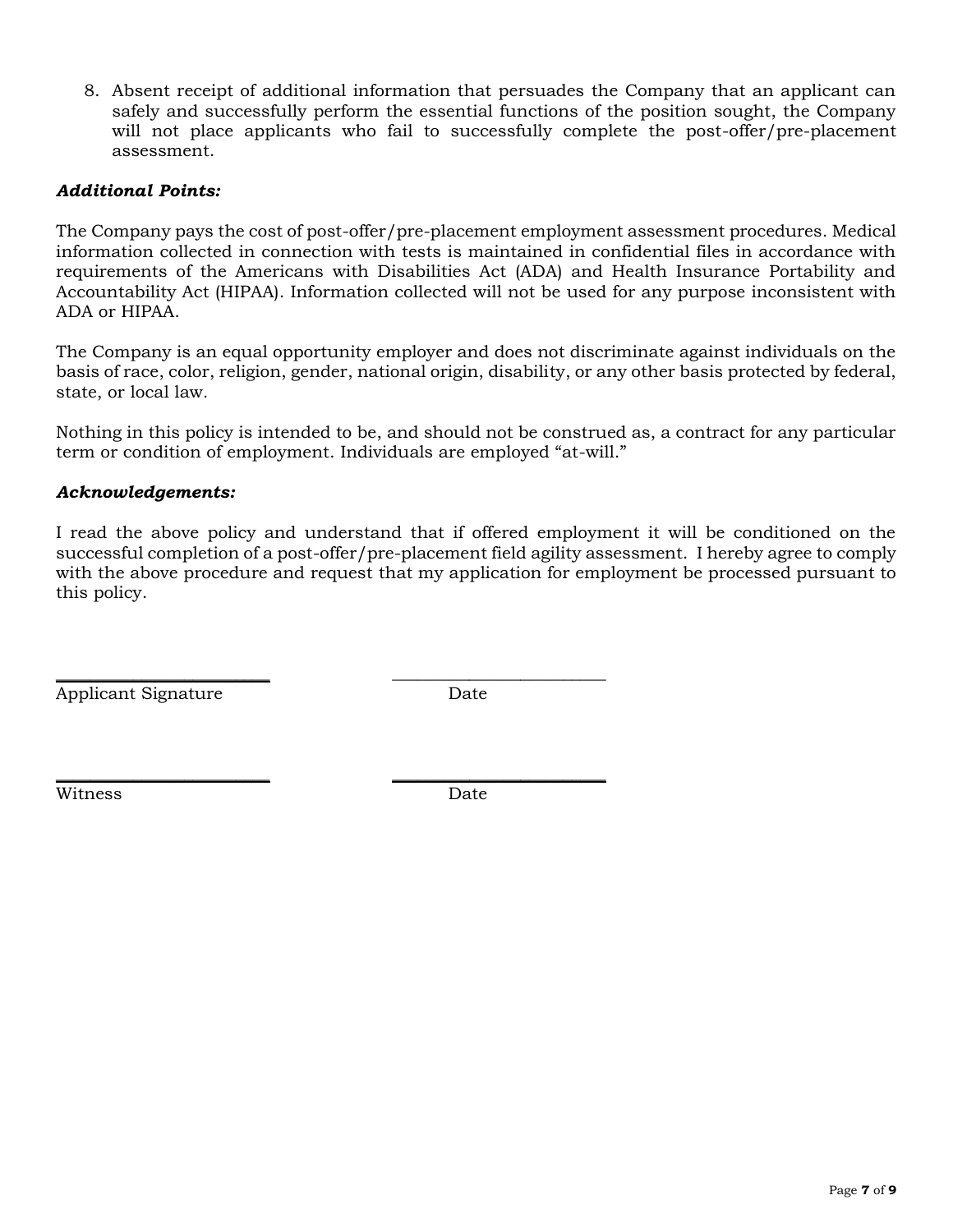

# Authorization for employment references

To Whom It May Concern:

The applicant named below is being considered for employment as \_\_\_\_\_\_\_\_\_\_\_\_\_\_\_\_\_\_\_\_\_\_\_\_\_\_\_\_ with our company.

The applicant has listed you or your organization as a former place of employment. In accordance with the release signed by the applicant below, please provide the information requested and return this from to us in the enclosed self-addressed stamp envelope.

Sincerely, Human Resources

Name of Applicant (print)  $\frac{1}{\sqrt{1-\frac{1}{n}}}$  Soc. Sec. No.: XXX-XX-\_ \_ \_ \_

Name of Former Employer:

#### *APPLICANT'S AUTHORIZATION*

I hereby authorize the above individual, company or institution to furnish Jordan Foster Construction, LLC with any information it may have concerning me which is on record or otherwise, and do hereby release the above individual, company, or institution and all individuals connected therewith, including Jordan Foster Construction, LLC from any and all liability whatsoever that might otherwise be incorrect in furnishing such information.

Signature of Applicant  $x$ 

Dates of Employment:\_\_\_\_\_\_\_\_\_\_\_\_\_\_\_\_\_\_ Position held:\_\_\_\_\_\_\_\_\_\_\_\_\_\_\_\_\_

Signature of person providing reference Title

Date

7700 CF Jordan Drive, El Paso, TX 79912 (915)877-3333 Secured Fax: (915)877-5720

i<br>L